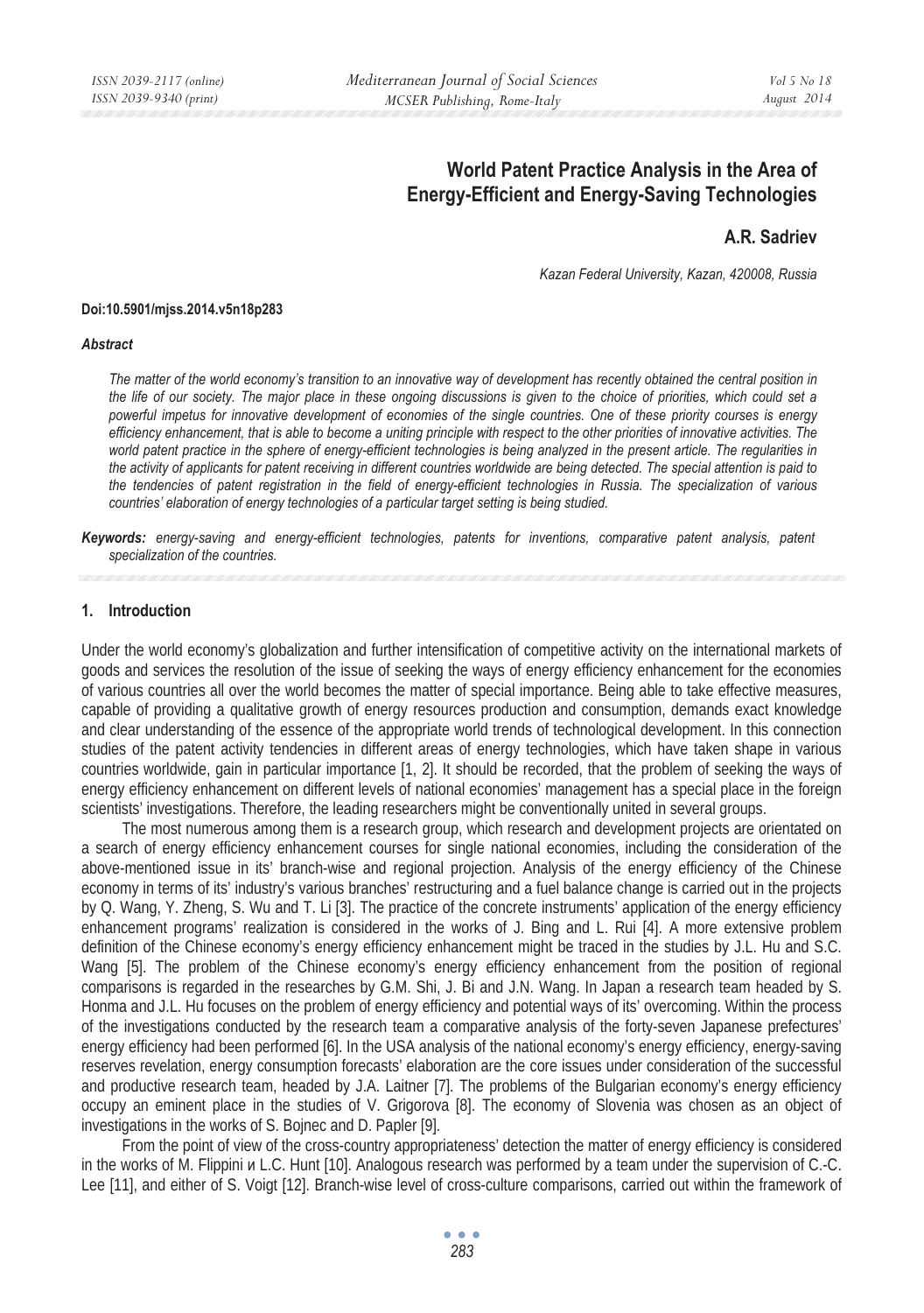| ISSN 2039-2117 (online) | Mediterranean Journal of Social Sciences | Vol 5 No 18 |
|-------------------------|------------------------------------------|-------------|
| ISSN 2039-9340 (print)  | MCSER Publishing, Rome-Italy             | August 2014 |

finding the ways of energy efficiency enhancement, is tackled in the projects, realized by a group of researchers, headed by A. Trianni [13].

Generalizing the results of the analysis carried out in the field of accomplishment of investigations on finding the ways of energy-saving intensification and energy efficiency enhancement, it's possible to draw a conclusion about quite a wide range of research activities, conducted by scientists and experts worldwide within the framework of the problem considered. However, the surveys, where the matters of intellectual property protection in the sphere of energy-efficient technologies would be purposefully considered; unfortunately, have not got their due development.

## **2. Method**

A field of research of patent activity in different countries of the world is limited by the legislation specificity in this area of activity and the peculiarities of the national patent departments' work. As a rule, a time interval from the moment of filing an application for an intellectual property object registration to obtainment of a corresponding security document lasts for no less than eighteen months. At the same time as a result of a considerable increase of applications, being filed over the recent years, a continuance of their registration term is only increasing in many developed countries of the world. Thus, in the USA in 2009-2011 about 80% of filings for getting a patent for invention were undergoing the procedures, provided by the acting regulations for during almost five years. Taking into consideration the fact, that in the vast majority of the countries the period of validity of patents is calculated from the moment of patent application filing, not from the date of its' registration; national patent departments are able to provide information about security documents registered with a certain temporal lag only. Because of this, the information analyzed throughout the present paper is predominantly limited by the years 2011-2012.

It's worth noting, that analysis of patent activity in various countries worldwide might be carried out using several indices. Among them the most significant ones are the number of applications for intellectual property objects' registration filed during a calendar year and a number of patents, responding to them. At the same time patents might be granted for various objects of intellectual property, including inventions, industrial samples and useful models. Patents for inventions are definitive amid them. On the one hand, this is because of a more remarkable creative, engineer and scientific level of inventions, exemplifying an innovative development level of this or that country to the best extent. On the other hand, it's attributed to the fact, that patents for inventions are granted almost in every country of the world.

### **3. Results**

### *3.1 Energy technologies in filings for patents for inventions*

Addressing the structure of the applications filed for reception of patents for inventions, a stable tendency of the applicants' activity domination in the two major spheres of technics becomes obvious– computer technology, electrical machinery, apparatus, energy.

In 2011 world computer technology accounts for 134272 patent applications, that is 7,7% of the total volume of claims submitted. The number of applications in the field of electrical machinery and energetics reaches122697 claims or 7,1% of their total quantity. However, addressing the dynamics of change in the number of bids submitted for obtainment of patents for inventions, it becomes apparent, that computer technologies with the growth rate of 2,1% for the period from 2007 to 2011 concede substantially to technologies in the area of electrical machinery and energetics which, in turn, have the said index of 5,0 %. Currently, id est by 2014, the gap between these two groups of technologies had been reduced to minimum. Statistics on applications filed in 2013 for reception of patents for inventions on PCT system indirectly confirms it as well. In compliance with the data, provided by the World Intellectual Property Organization (WIPO) the largest number of them accounts right for technologies in the field of electrical machinery and energetics– 14897 claims , whilst there had been registered 14684 bids filed for patent receiving in the area of computer technologies.

The greatest activity in filing applications for receipt of security documents protecting the solutions in the sphere of electrical machinery and energetics is primarily typical for five countries, including Japan, Germany, the Republic of Korea, China and the United States of America. Over a period from 2007 to 2011 almost 80% of the all claims submitted accounts for them. Japan is an undisputable leader among these countries, its' contribution to a total number of claims for obtainment of patents for inventions exceeds 35 %.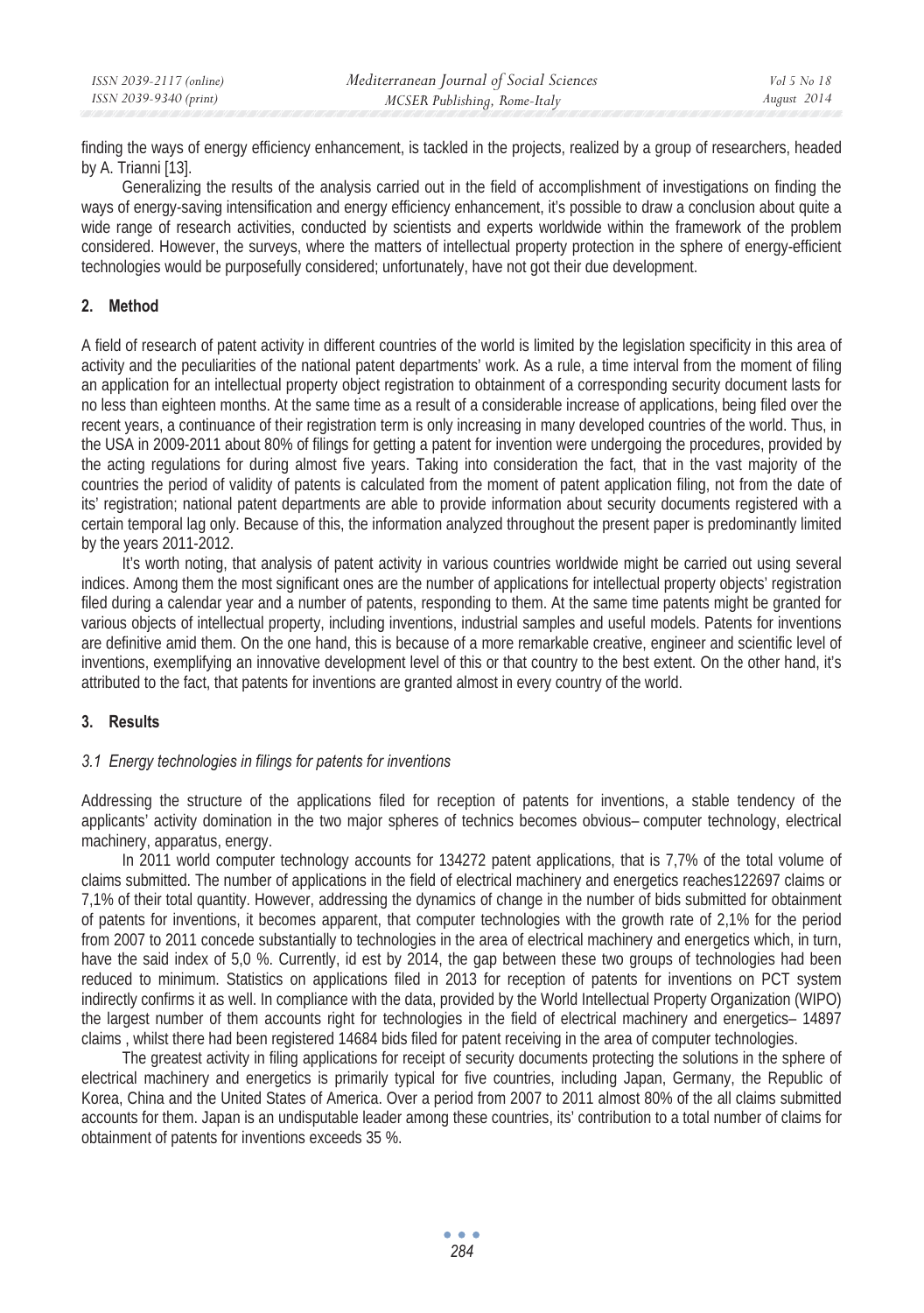#### *3.2 The Russian applicants' activity for reception of patents for energy-efficient technologies*

Addressing the statistics on patents for inventions, issued in Russia in the sphere of electrical machinery and energetics over the period from 2004 to 2010, one may find a range of regularities. Firstly, the positions of the Russian Federation in the list of applicants in the said area of technics seem to be quite humble – 4067 of claims in 2011 (table 1), what accounts for just 0,73% of their total number in the world. Secondly, for a specified period the patents were issued within five out of eight rubrics of the International Patent Classification (IPC).



**Fig. 1.** Dynamics of patents issued in Russia in the sphere of electrical machinery and energetics on the IPC order over the period from 2004 to 2011

It means, that the solutions, concerning the problems of energy production or consumption to certain extent, are considered by the applicants within the framework of a rather broad range of the branches of human activities. Thirdly, the largest number of the patents issued, having a direct or an indirect concern to energy technologies, is inherent for the two major rubrics of the IPC – "A" rubric (vital human needs satisfaction) and rubric "H" (electricity). It might be well to point out that the majority of the patents were granted under the rubric "A". The analysis carried out has shown that within this rubric the applicants' efforts have been primarily concentrated in subclasses A21D (flour and dough processing), A23L (preparation and processing of foods and beverages) and A61B (medical diagnosis, surgery and personal identity). Taking into account, that the "A" rubric is far from being a core one with respect to energy technologies, one may draw a conclusion, that in most cases the patents granted within it do not have any direct relation to energy saving and energy efficiency enhancement and only consider these issues in the context of the other processes, that tend to be more essential for it. The "H" rubric, which is a primary one for energy technologies, concedes evidently to the "A" rubric in terms of the granted patents' quantity. At the same time, in the structure of the "H" rubric, the subclasses «H02K» (electric cars) and «H04B» (information signals sending) have become principal for the applicants. Apart from the said rubrics, patent holders have either filed applications in the rubrics "C" (chemistry and metallurgy), "F" (engineering; lighting; heating; motors and pumps; Arms and ammunition; blasting) and "G" (physics).

Therefore , it might be concluded, that Russia's share in the global number of the patents, granted worldwide for inventions in the sphere of energy technologies, that is low as it is, may happen to be even lower. Under the maintenance of the tendency, existing in the country with the creation of the modern energy-saving and energy-efficient solutions the problem of the Russian economy's high energy consumption would be rather complicated to overcome [14].

### *3.3 Different countries' of the world specialization in the development of energy technologies of the specific target functions*

In order to carry out a more thorough research of the resolutions being patented we are to turn to analysis of the relative specialization index (RSI) of one or another country in the area of technics, related to electrical machinery and energetics. By dint of this index the countries, in which applications for patents reception the branch of technics under consideration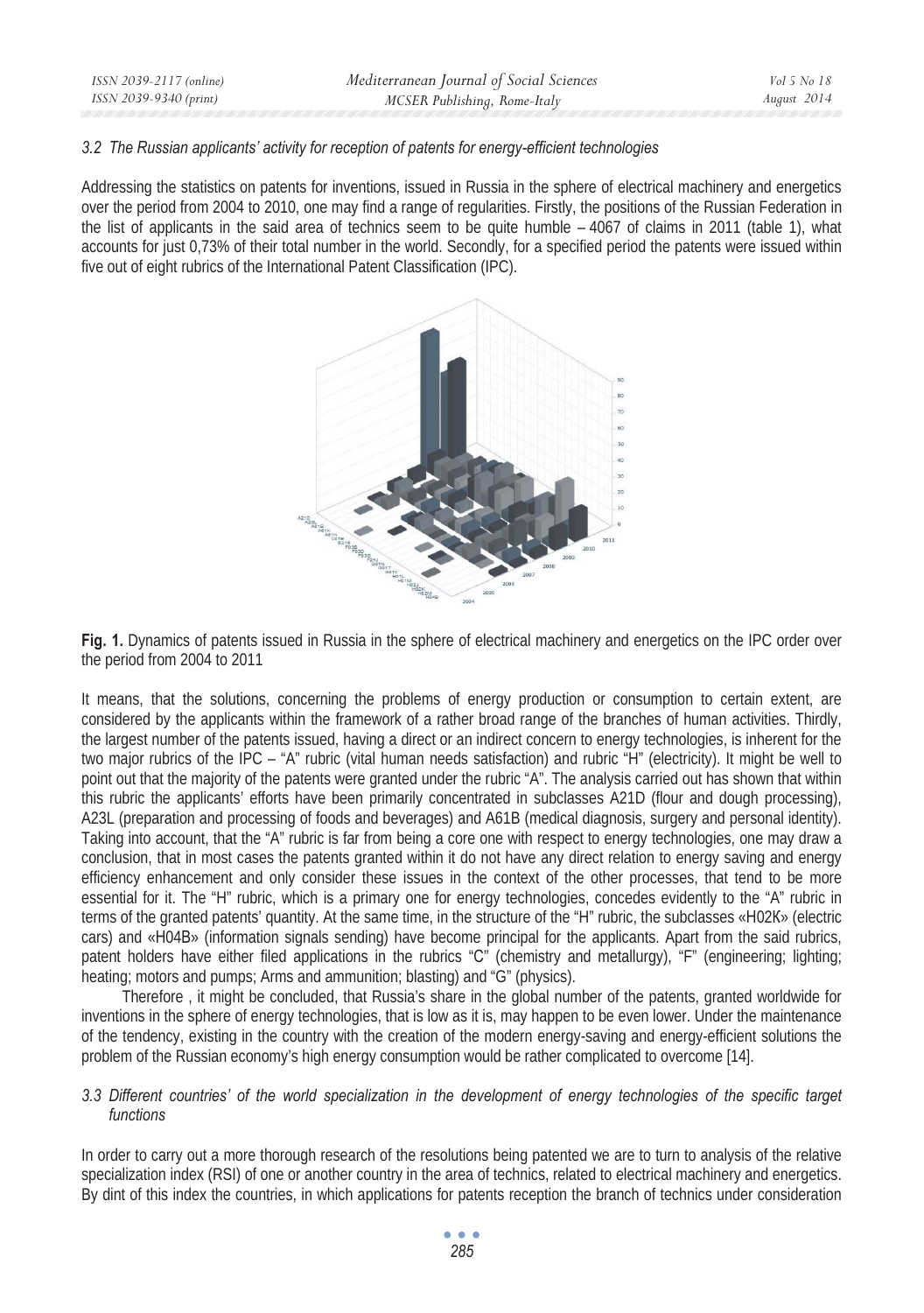| ISSN 2039-2117 (online) | Mediterranean Journal of Social Sciences | Vol 5 No 18 |
|-------------------------|------------------------------------------|-------------|
| ISSN 2039-9340 (print)  | MCSER Publishing, Rome-Italy             | August 2014 |
|                         |                                          |             |

becomes a matter of special attention, might be detected. The whole range of energy technologies which are being patented most frequently may be subdivided into four basic groups, including solar energy technologies, wind energy technologies, geothermal energy technologies and technologies in the area of fuel cells. As for the resolutions, pertinent to solar energy, (figure 2) the British applicants clearly demonstrate their confident leadership in this sphere.



**Fig. 2.** Relative specialization index for patent applications for solar energy technology, 2011 [15]

The other leaders by the applications share in the field of claims for perception of patents for invention are, first of all, Hong Kong and Israel. A relatively high level of photoevoltaics technologies development in a corresponding branch of industry is either inherent for them.

The United Kingdom has also managed to provide substantial positions with regard to fuel cells development. As it may be seen from the figure three, by the share of applications for obtainment of patents for inventions it only concedes to the traditional leaders in this technological sphere - Finland and Japan.



**Fig. 3.** Relative specialization index for patent applications for fuel cells technology, 2011 [15]

By the share of applications for registration of inventions in the sphere of windpower engineering technologies amongst the general number of applications filed to the national patent departments the strongest positions are held by Denmark, Norway and Sweden (figure 4).



**Fig. 4.** Relative specialization index for patent applications for wind energy technology, 2011 [15]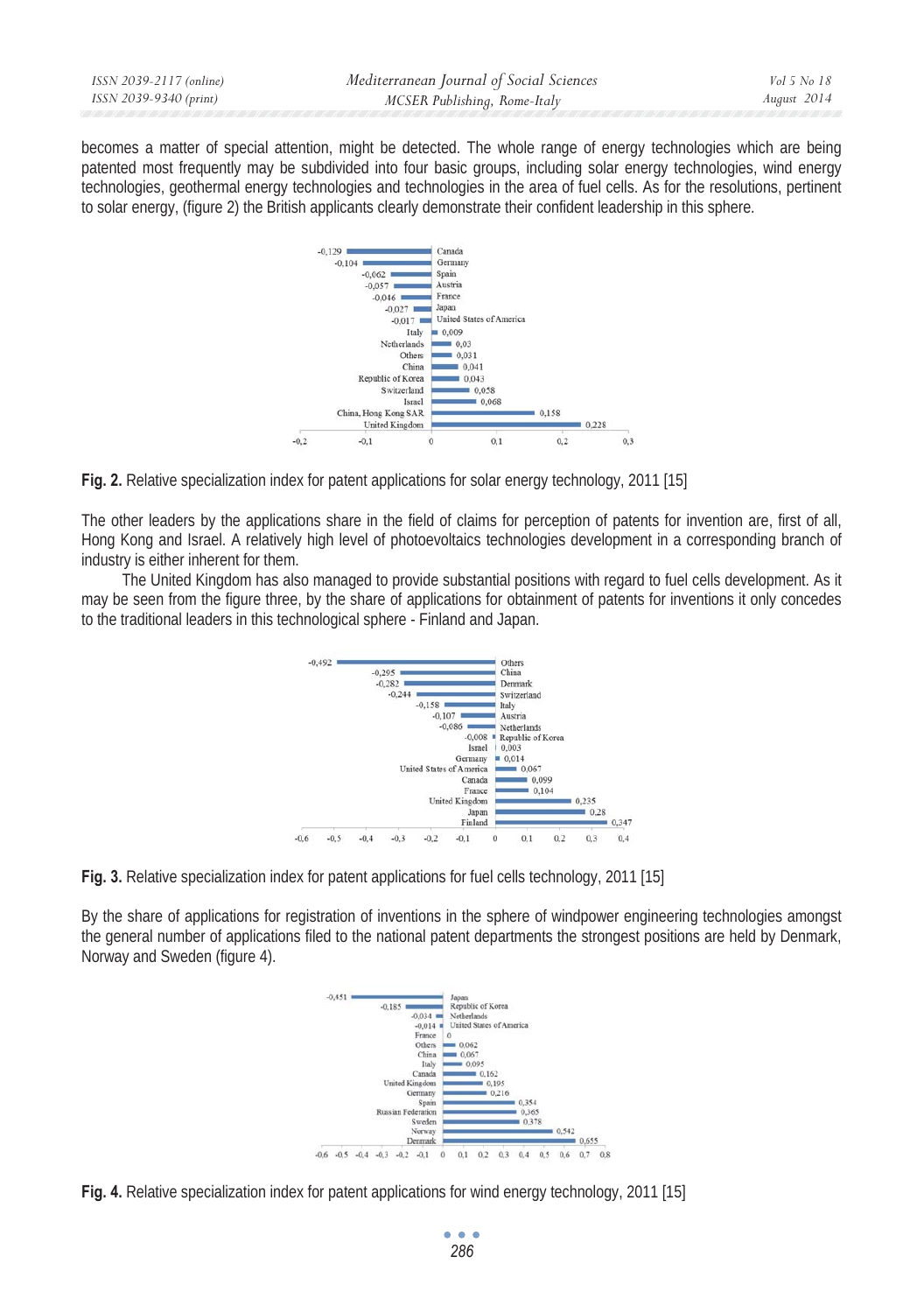| ISSN 2039-2117 (online) | Mediterranean Journal of Social Sciences | Vol 5 No 18 |
|-------------------------|------------------------------------------|-------------|
| ISSN 2039-9340 (print)  | MCSER Publishing, Rome-Italy             | August 2014 |

This is because of the climate peculiarities of the region, which in due time have created significant preconditions for development and wide application of technologies using the wind energy on its' territory.

However, the largest RSI values are inherent for projects in the area of geothermal energy resources. Figure 5 demonstrates, that high index values are typical for an entire range of countries. For example, for Sweden and Poland its' value is close to one, what is indicative of these countries' invertors' special attention towards the problems of energy technologies development.



**Fig. 5.** Relative specialization index for patent applications for geothermal energy technology, 2011 [15]

#### **4. Conclusions**

Generalizing the results of the completed research, the following conclusions could be drawn. Firstly, the problems of technological development of energetics and creation of energy-efficient and energy-saving technologies occupy a special place among the innovative workings, carried out in different countries. Assumed application area of the energyefficient and energy-saving solutions, registered by declarants, tends to be rather extensive and covers various spheres of human activity, from vital human needs satisfaction to applied aspects of chemistry, physics and information technologies.

Secondly, a certain differentiation of countries by the degree of their involvement in the processes of innovative energy technologies' creation and registration is being observed. The greatest activity is demonstrated by high-income countries. On the one hand, the reason is that the authorities of these countries are characterized by a system understanding of the great importance of energy efficiency enhancement on different levels of management. On the other hand, it might be also connected with a growing rivalry on international and national markets, stimulating appearance of contemporary products and technologies, having extended resources-economy characteristics, and their further promotion.

Thirdly, in the world patent practice a certain regularity of applications filing for obtainment of patents for inventions in various areas of energy technologies had formed. The analysis conducted allowed to detect some countries' specialization in the development of energy technologies of a particular type or purpose, including, mainly, solar energy technologies, wind energy technologies, geothermal energy technologies and technologies in the area of fuel cells.

### **5. Acknowledgements**

This work was funded by the subsidy allocated to Kazan Federal University for the state assignment in the sphere of scientific activities.

#### **References**

Sadriev A.R., Pratchenko O.V. 2014. Idea management in the system of innovative management // Mediterranean Journal of Social Sciences. Volume 5 (12), pp. 155-158.

Kirshin I.A. 2014. Modeling the long-term trend of accumulation of knowledge // Life Science Journal. Volume 11(6s), pp. 482-486.

Wang, Q., Zheng, Y., Wu, S., Li, T. 2011. Mechanism of energy efficiency response to industrial restructuring and energy consumption structure change // Acta Geographica Sinica. Volume 66 (6), pp. 741-749.

Bing, J., Rui, L. 2011. Economic analysis of energy efficiency in China's economy // Actual Problems of Economics. Volume 124 (10), pp. 367-372.

Hu, J.-L., Wang, S.-C., Yeh, F.-Y. 2006. Total-factor water efficiency of regions in China // Resources Policy. Volume 31 (4), pp. 217-230